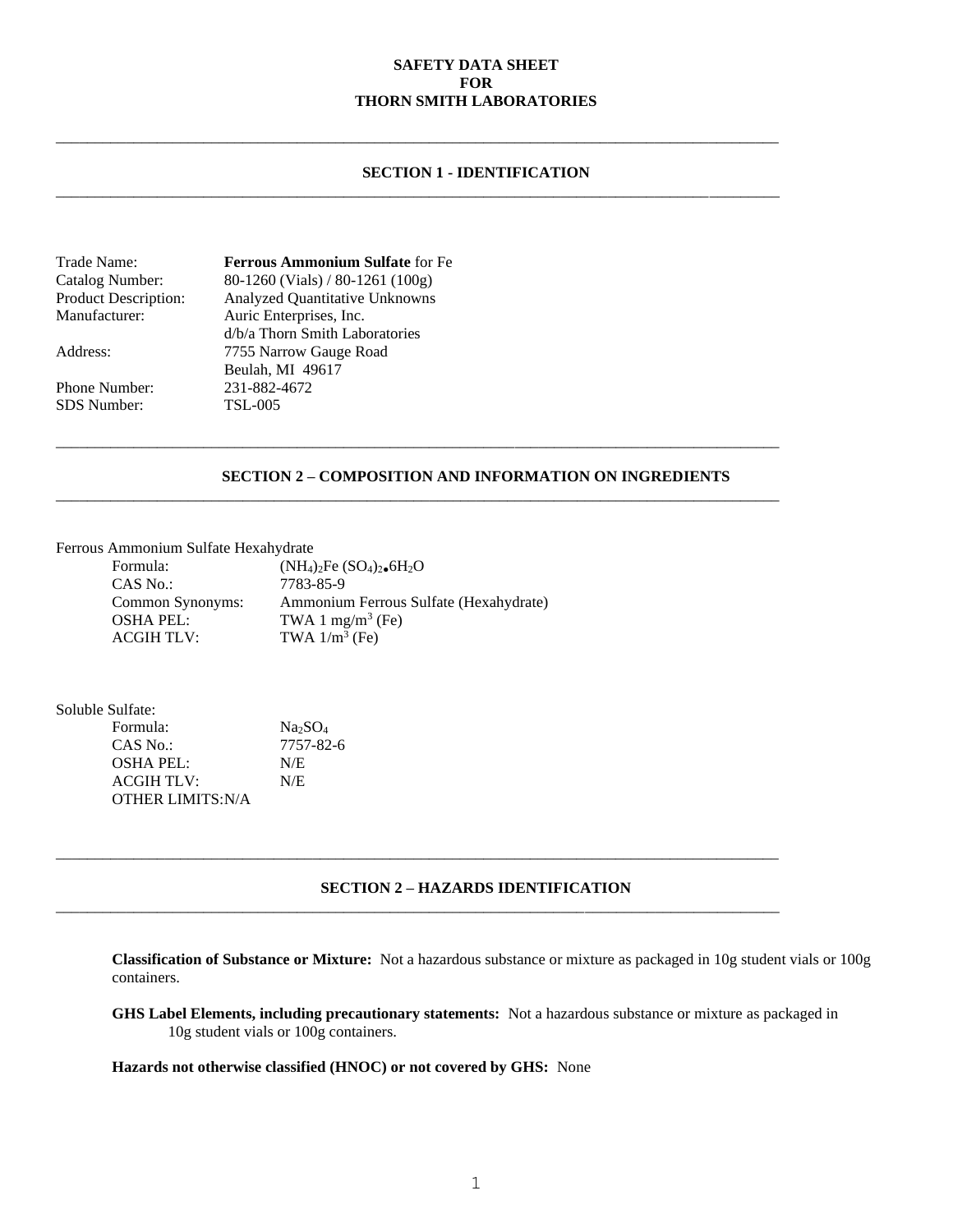**Potential Acute Health Effects:** May be hazardous in case of f ingestion and inhalation. May be slightly hazardous in case of eye and skin contact (irritant).

#### **Potential Chronic Health Effects:** CARCENOGENIC EFFECTS: N/A MUTAGENIC EFFECTS: N/A TERATOGENIC EFFECTS: N/A DEVELOPMENTAL TOXICITY: N/A

#### **SECTION 3 – COMPOSITION AND INFORMATION ON INGREDIENTS**

\_\_\_\_\_\_\_\_\_\_\_\_\_\_\_\_\_\_\_\_\_\_\_\_\_\_\_\_\_\_\_\_\_\_\_\_\_\_\_\_\_\_\_\_\_\_\_\_\_\_\_\_\_\_\_\_\_\_\_\_\_\_\_\_\_\_\_\_\_\_\_\_\_\_\_\_\_\_\_\_\_\_\_\_\_\_\_\_\_\_\_\_\_

\_\_\_\_\_\_\_\_\_\_\_\_\_\_\_\_\_\_\_\_\_\_\_\_\_\_\_\_\_\_\_\_\_\_\_\_\_\_\_\_\_\_\_\_\_\_\_\_\_\_\_\_\_\_\_\_\_\_\_\_\_\_\_\_\_\_\_\_\_\_\_\_\_\_\_\_\_\_\_\_\_\_\_\_\_\_\_\_\_\_\_\_\_

Ferrous Ammonium Sulfate Hexahydrate

| Formula:          | $(NH_4)$ <sub>2</sub> Fe $(SO_4)$ <sub>2</sub> $6H_2O$ |
|-------------------|--------------------------------------------------------|
| CAS No.:          | 7783-85-9                                              |
| Common Synonyms:  | Ammonium Ferrous Sulfate (Hexahydrate)                 |
| <b>OSHA PEL:</b>  | TWA $1 \text{ mg/m}^3$ (Fe)                            |
| <b>ACGIH TLV:</b> | TWA $1/m^3$ (Fe)                                       |

| Soluble Sulfate:         |                                 |
|--------------------------|---------------------------------|
| Formula:                 | Na <sub>2</sub> SO <sub>4</sub> |
| $CAS$ No.:               | 7757-82-6                       |
| <b>OSHA PEL:</b>         | N/E                             |
| <b>ACGIH TLV:</b>        | N/E                             |
| <b>OTHER LIMITS: N/A</b> |                                 |

#### **SECTION 4 – FIRST AID MEASURES**

**Eye Contact:** Check for and remove contact lenses. Flush with plenty of water for at least 15 minutes, lifting upper and lower eyelids occasionally. Seek medical attention.

 $\_$  ,  $\_$  ,  $\_$  ,  $\_$  ,  $\_$  ,  $\_$  ,  $\_$  ,  $\_$  ,  $\_$  ,  $\_$  ,  $\_$  ,  $\_$  ,  $\_$  ,  $\_$  ,  $\_$  ,  $\_$  ,  $\_$  ,  $\_$  ,  $\_$  ,  $\_$  ,  $\_$  ,  $\_$  ,  $\_$  ,  $\_$  ,  $\_$  ,  $\_$  ,  $\_$  ,  $\_$  ,  $\_$  ,  $\_$  ,  $\_$  ,  $\_$  ,  $\_$  ,  $\_$  ,  $\_$  ,  $\_$  ,  $\_$  ,

 $\_$  ,  $\_$  ,  $\_$  ,  $\_$  ,  $\_$  ,  $\_$  ,  $\_$  ,  $\_$  ,  $\_$  ,  $\_$  ,  $\_$  ,  $\_$  ,  $\_$  ,  $\_$  ,  $\_$  ,  $\_$  ,  $\_$  ,  $\_$  ,  $\_$  ,  $\_$  ,  $\_$  ,  $\_$  ,  $\_$  ,  $\_$  ,  $\_$  ,  $\_$  ,  $\_$  ,  $\_$  ,  $\_$  ,  $\_$  ,  $\_$  ,  $\_$  ,  $\_$  ,  $\_$  ,  $\_$  ,  $\_$  ,  $\_$  ,

\_\_\_\_\_\_\_\_\_\_\_\_\_\_\_\_\_\_\_\_\_\_\_\_\_\_\_\_\_\_\_\_\_\_\_\_\_\_\_\_\_\_\_\_\_\_\_\_\_\_\_\_\_\_\_\_\_\_\_\_\_\_\_\_\_\_\_\_\_\_\_\_\_\_\_\_\_\_\_\_\_\_\_\_\_\_\_\_\_\_\_\_\_

\_\_\_\_\_\_\_\_\_\_\_\_\_\_\_\_\_\_\_\_\_\_\_\_\_\_\_\_\_\_\_\_\_\_\_\_\_\_\_\_\_\_\_\_\_\_\_\_\_\_\_\_\_\_\_\_\_\_\_\_\_\_\_\_\_\_\_\_\_\_\_\_\_\_\_\_\_\_\_\_\_\_\_\_\_\_\_\_\_\_\_\_\_

**Skin Contact:** Remove any contaminated clothing. Wipe off excess from skin.

Flush skin with water. Get medical attention if irritation develops or persists.

**Inhalation:** If inhaled, move the exposed person to fresh air. If not breathing, give artificial respiration. If breathing is difficult, give oxygen. Seek medical advice.

**Ingestion:** If swallowed, and if person is conscious, immediately rinse mouth with plenty of water. DO NOT induce vomiting. Get medical attention.

#### **SECTION 5 – FIRE FIGHTING MEASURES**

**Flammability:** Non-Flammable **Flash Points:** Not Applicable<br> **Auto-Ignition:** Not Applicable **Not Applicable Flammable Limits:** N/A **Extinguishing Media:** Foam. Dry powder. Carbon dioxide. Water spray. Sand. **Unsuitable Extinguishing Media:** Do not use heavy water stream. **Fire Fighting Procedure:** Firefighters should wear self-contained breathing apparatus and protective clothing to prevent inhalation or contact with skin and eyes. Avoid fire-fighting water entering into environment.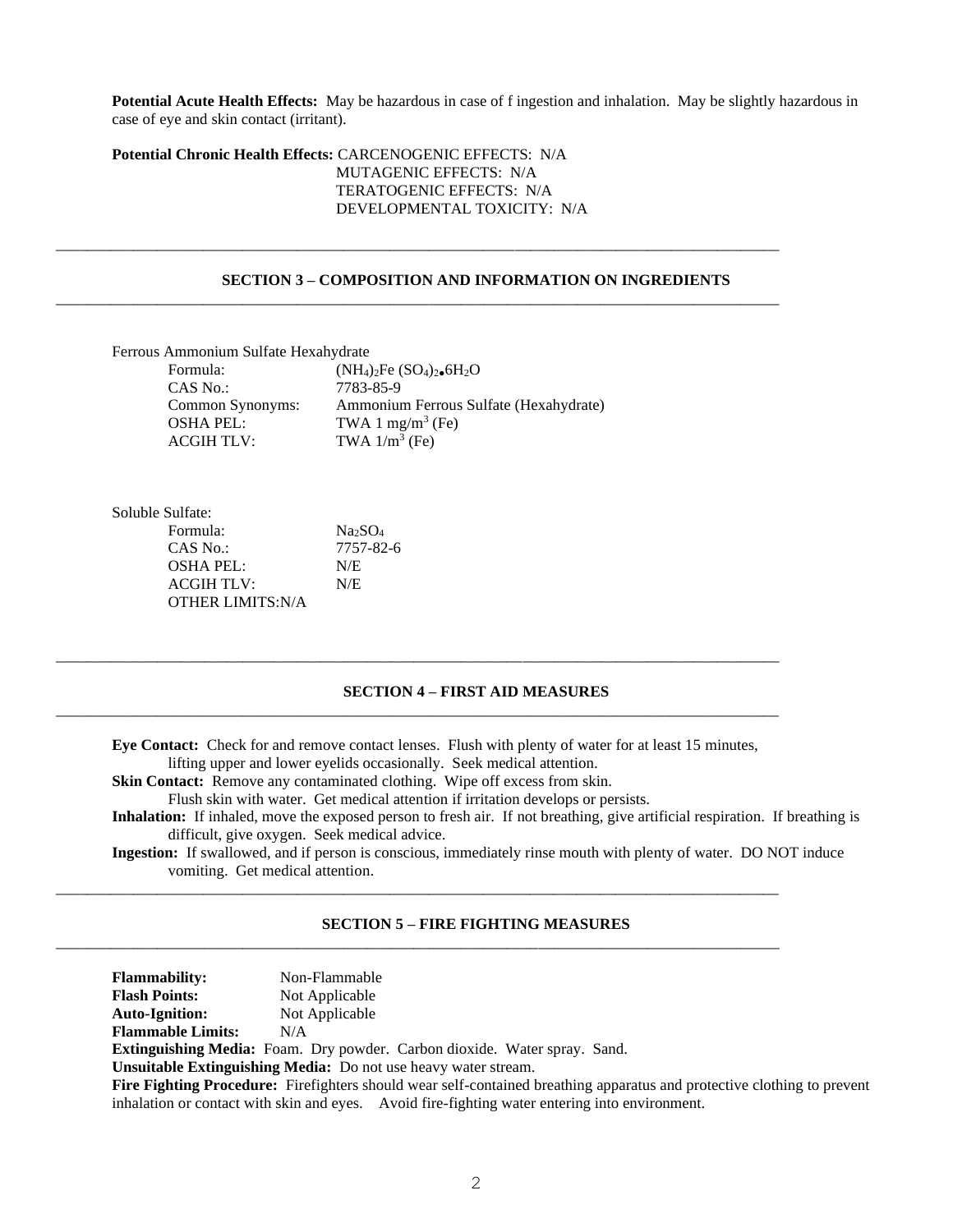**Special Hazards arising from substance or mixture:** Under fire conditions, hazardous fumes will be present. **Fire/Explosion Hazards:** No Data Available.

\_\_\_\_\_\_\_\_\_\_\_\_\_\_\_\_\_\_\_\_\_\_\_\_\_\_\_\_\_\_\_\_\_\_\_\_\_\_\_\_\_\_\_\_\_\_\_\_\_\_\_\_\_\_\_\_\_\_\_\_\_\_\_\_\_\_\_\_\_\_\_\_\_\_\_\_\_\_\_\_\_\_\_\_\_\_\_\_\_\_\_\_\_

\_\_\_\_\_\_\_\_\_\_\_\_\_\_\_\_\_\_\_\_\_\_\_\_\_\_\_\_\_\_\_\_\_\_\_\_\_\_\_\_\_\_\_\_\_\_\_\_\_\_\_\_\_\_\_\_\_\_\_\_\_\_\_\_\_\_\_\_\_\_\_\_\_\_\_\_\_\_\_\_\_\_\_\_\_\_\_\_\_\_\_\_\_

\_\_\_\_\_\_\_\_\_\_\_\_\_\_\_\_\_\_\_\_\_\_\_\_\_\_\_\_\_\_\_\_\_\_\_\_\_\_\_\_\_\_\_\_\_\_\_\_\_\_\_\_\_\_\_\_\_\_\_\_\_\_\_\_\_\_\_\_\_\_\_\_\_\_\_\_\_\_\_\_\_\_\_\_\_\_\_\_\_\_\_\_\_

\_\_\_\_\_\_\_\_\_\_\_\_\_\_\_\_\_\_\_\_\_\_\_\_\_\_\_\_\_\_\_\_\_\_\_\_\_\_\_\_\_\_\_\_\_\_\_\_\_\_\_\_\_\_\_\_\_\_\_\_\_\_\_\_\_\_\_\_\_\_\_\_\_\_\_\_\_\_\_\_\_\_\_\_\_\_\_\_\_\_\_\_\_

### **SECTION 6 – ACCIDENTAL RELEASE MEASURES**

**Spill or Leak Procedures:** Utilize recommended protective clothing and equipment. Sweep up or shovel spills in a manner that does not disperse dust into the air. Prevent entry into sewers or public waters. Dispose of in accordance to all applicable federal, state and local regulations.

### **SECTION 7 – HANDLING AND STORAGE**

**Storage Temperatures:** Store at ambient temperatures.

**Shelf Life:** Unlimited in tightly closed container in a dry and well-ventilated place.

**Special Sensitivity:** Store away from strong acids, sources of ignition, and direct sunlight.

**Precautions to be taken in handling and storage:** Do not breathe dust. Avoid contact with skin and eyes. Wear suitable protective clothing. In case of insufficient ventilation, wear suitable respiratory equipment .

### **SECTION 8 – EXPOSURE CONTROLS/PERSONAL PROTECTION**

**Respiratory Protection (Specify Type):** For nuisance exposures use N95 type repirator. If airborne

 $\_$  ,  $\_$  ,  $\_$  ,  $\_$  ,  $\_$  ,  $\_$  ,  $\_$  ,  $\_$  ,  $\_$  ,  $\_$  ,  $\_$  ,  $\_$  ,  $\_$  ,  $\_$  ,  $\_$  ,  $\_$  ,  $\_$  ,  $\_$  ,  $\_$  ,  $\_$  ,  $\_$  ,  $\_$  ,  $\_$  ,  $\_$  ,  $\_$  ,  $\_$  ,  $\_$  ,  $\_$  ,  $\_$  ,  $\_$  ,  $\_$  ,  $\_$  ,  $\_$  ,  $\_$  ,  $\_$  ,  $\_$  ,  $\_$  ,

 $\overline{a_1}$  ,  $\overline{a_2}$  ,  $\overline{a_3}$  ,  $\overline{a_4}$  ,  $\overline{a_5}$  ,  $\overline{a_6}$  ,  $\overline{a_7}$  ,  $\overline{a_8}$  ,  $\overline{a_9}$  ,  $\overline{a_9}$  ,  $\overline{a_9}$  ,  $\overline{a_9}$  ,  $\overline{a_9}$  ,  $\overline{a_9}$  ,  $\overline{a_9}$  ,  $\overline{a_9}$  ,  $\overline{a_9}$  ,

Concentration is high, use an appropriate NIOSH approved cartridge respirator.

**Protective Gloves:** Wear protective gloves.

**Eye Protection:** Wear chemical safety glasses.

**Ventilation To Be Used:** Use adequate general or local exhaust ventilation to keep fume or dust levels as low as possible.

 $\overline{X}$  Local Exhaust  $\overline{X}$  Mechanical (General) Special

Other (Specify)

**Other Protective Clothing and Equipment:** Wear clean body-covering clothing. Emergency showers and eye was stations should be available.

**Hygienic Work Practices:** Avoid contact with eyes, skin, and clothing. Avoid breathing dust. Keep container closed when not in use. Use with adequate ventilation. Wash thoroughly after handling. Do not let product enter drains.

#### **SECTION 9 – PHYSICAL AND CHEMICAL PROPERTIES**

**Physical Form:** Solid **Color:** Greenish-blue **Odor:** Odorless **Boiling Point:** N/A **Melting Point:** 100°C (212°F) (NH<sub>4</sub>)<sub>2</sub>Fe (SO<sub>4</sub>)<sub>2</sub>,6H<sub>2</sub>O; 884°C (1623°F) Na<sub>2</sub>SO<sub>4</sub> **Flash Point:** N/A **Solubility in Water:**  $26.9g/100cc$  water (NH<sub>4</sub>)<sub>2</sub>Fe (SO<sub>4</sub>)<sub>2</sub>•6H<sub>2</sub>O; Appreciable (More than 10%) Na<sub>2</sub>SO<sub>4</sub> **Specific Gravity:** 1.86g/cm<sup>3</sup> (water=1) (NH<sub>4</sub>)<sub>2</sub>Fe (SO<sub>4</sub>)<sub>2</sub>.6H<sub>2</sub>O; 2.68 Na<sub>2</sub>SO<sub>4</sub>

\_\_\_\_\_\_\_\_\_\_\_\_\_\_\_\_\_\_\_\_\_\_\_\_\_\_\_\_\_\_\_\_\_\_\_\_\_\_\_\_\_\_\_\_\_\_\_\_\_\_\_\_\_\_\_\_\_\_\_\_\_\_\_\_\_\_\_\_\_\_\_\_\_\_\_\_\_\_\_\_\_\_\_\_\_\_\_\_\_\_\_\_\_

\_\_\_\_\_\_\_\_\_\_\_\_\_\_\_\_\_\_\_\_\_\_\_\_\_\_\_\_\_\_\_\_\_\_\_\_\_\_\_\_\_\_\_\_\_\_\_\_\_\_\_\_\_\_\_\_\_\_\_\_\_\_\_\_\_\_\_\_\_\_\_\_\_\_\_\_\_\_\_\_\_\_\_\_\_\_\_\_\_\_\_\_\_

 $\overline{a_1}$  ,  $\overline{a_2}$  ,  $\overline{a_3}$  ,  $\overline{a_4}$  ,  $\overline{a_5}$  ,  $\overline{a_6}$  ,  $\overline{a_7}$  ,  $\overline{a_8}$  ,  $\overline{a_9}$  ,  $\overline{a_9}$  ,  $\overline{a_9}$  ,  $\overline{a_9}$  ,  $\overline{a_9}$  ,  $\overline{a_9}$  ,  $\overline{a_9}$  ,  $\overline{a_9}$  ,  $\overline{a_9}$  ,

### **SECTION 10 – STABILITY AND REACTIVITY**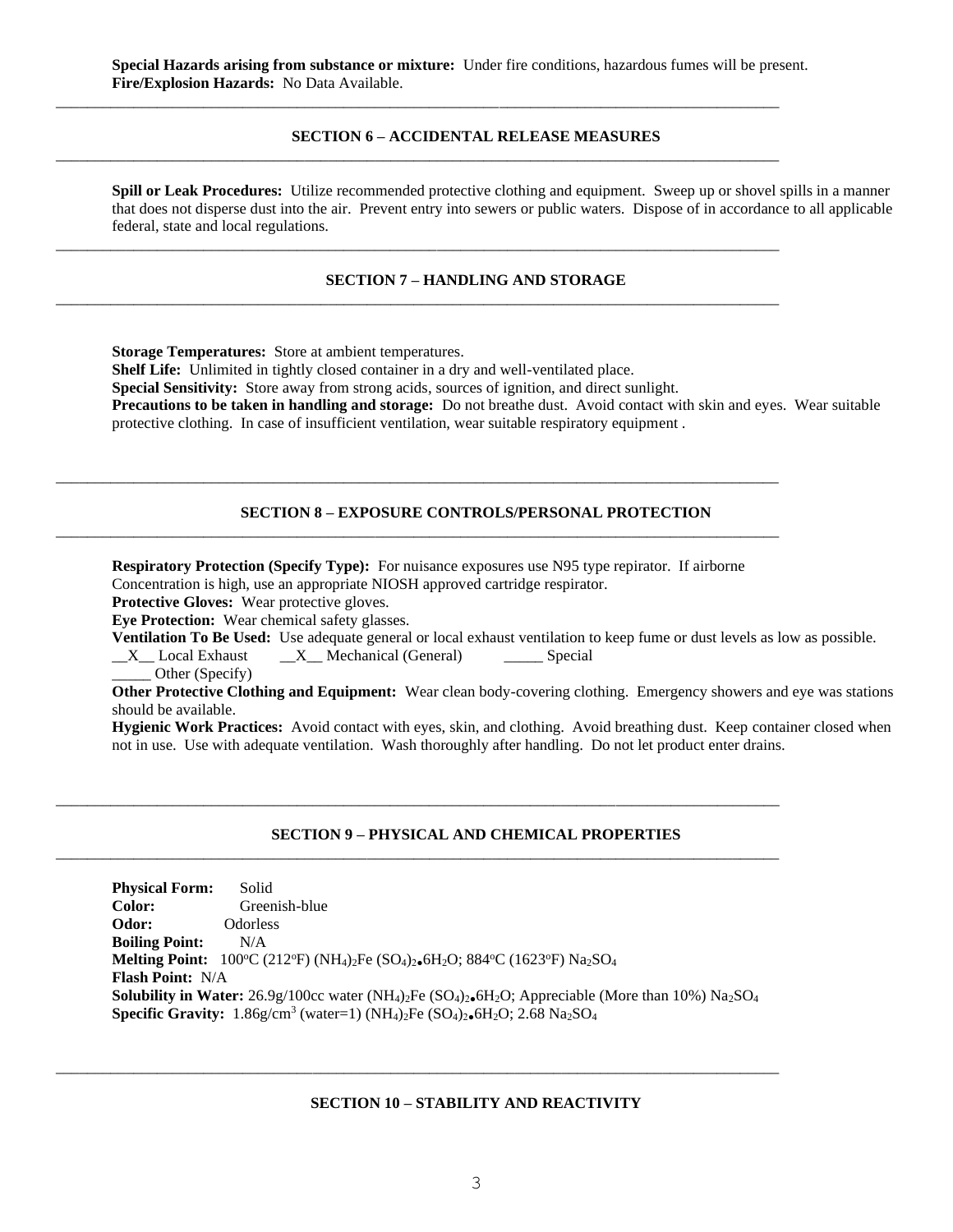**STABILITY:** \_\_X\_\_ Stable \_\_\_\_\_ Unstable **Conditions to Avoid:** Humidity **Incompatibility (Materials to avoid):** Carbon Monoxide, Carbon Dioxide; Aluminum, magnesium, mineral acids, strong acids, strong bases. **Hazardous Decomposition Products:** Oxides of sulfur may form when heated to decomposition. **HAZARDOUS POLYMERIZATION:** \_\_\_\_\_ May Occur \_\_X\_\_ Will Not Occur

### **SECTION 11 – TOXICOLOGICAL INFORMATION**

#### **Irritation:**

Causes serious eye irritation. Causes skin irritation. Causes respiratory irritation.

 $\_$  ,  $\_$  ,  $\_$  ,  $\_$  ,  $\_$  ,  $\_$  ,  $\_$  ,  $\_$  ,  $\_$  ,  $\_$  ,  $\_$  ,  $\_$  ,  $\_$  ,  $\_$  ,  $\_$  ,  $\_$  ,  $\_$  ,  $\_$  ,  $\_$  ,  $\_$  ,  $\_$  ,  $\_$  ,  $\_$  ,  $\_$  ,  $\_$  ,  $\_$  ,  $\_$  ,  $\_$  ,  $\_$  ,  $\_$  ,  $\_$  ,  $\_$  ,  $\_$  ,  $\_$  ,  $\_$  ,  $\_$  ,  $\_$  ,

*\_\_\_\_\_\_\_\_\_\_\_\_\_\_\_\_\_\_\_\_\_\_\_\_\_\_\_\_\_\_\_\_\_\_\_\_\_\_\_\_\_\_\_\_\_\_\_\_\_\_\_\_\_\_\_\_\_\_\_\_\_\_\_\_\_\_\_\_\_\_\_\_\_\_\_\_\_\_\_\_\_\_\_\_\_\_\_\_\_\_\_\_\_*

\_\_\_\_\_\_\_\_\_\_\_\_\_\_\_\_\_\_\_\_\_\_\_\_\_\_\_\_\_\_\_\_\_\_\_\_\_\_\_\_\_\_\_\_\_\_\_\_\_\_\_\_\_\_\_\_\_\_\_\_\_\_\_\_\_\_\_\_\_\_\_\_\_\_\_\_\_\_\_\_\_\_\_\_\_\_\_\_\_\_\_\_\_

*\_\_\_\_\_\_\_\_\_\_\_\_\_\_\_\_\_\_\_\_\_\_\_\_\_\_\_\_\_\_\_\_\_\_\_\_\_\_\_\_\_\_\_\_\_\_\_\_\_\_\_\_\_\_\_\_\_\_\_\_\_\_\_\_\_\_\_\_\_\_\_\_\_\_\_\_\_\_\_\_\_\_\_\_\_\_\_\_\_\_\_\_\_*

 $\_$  ,  $\_$  ,  $\_$  ,  $\_$  ,  $\_$  ,  $\_$  ,  $\_$  ,  $\_$  ,  $\_$  ,  $\_$  ,  $\_$  ,  $\_$  ,  $\_$  ,  $\_$  ,  $\_$  ,  $\_$  ,  $\_$  ,  $\_$  ,  $\_$  ,  $\_$  ,  $\_$  ,  $\_$  ,  $\_$  ,  $\_$  ,  $\_$  ,  $\_$  ,  $\_$  ,  $\_$  ,  $\_$  ,  $\_$  ,  $\_$  ,  $\_$  ,  $\_$  ,  $\_$  ,  $\_$  ,  $\_$  ,  $\_$  ,

*\_\_\_\_\_\_\_\_\_\_\_\_\_\_\_\_\_\_\_\_\_\_\_\_\_\_\_\_\_\_\_\_\_\_\_\_\_\_\_\_\_\_\_\_\_\_\_\_\_\_\_\_\_\_\_\_\_\_\_\_\_\_\_\_\_\_\_\_\_\_\_\_\_\_\_\_\_\_\_\_\_\_\_\_\_\_\_\_\_\_\_\_\_*

 $\_$  ,  $\_$  ,  $\_$  ,  $\_$  ,  $\_$  ,  $\_$  ,  $\_$  ,  $\_$  ,  $\_$  ,  $\_$  ,  $\_$  ,  $\_$  ,  $\_$  ,  $\_$  ,  $\_$  ,  $\_$  ,  $\_$  ,  $\_$  ,  $\_$  ,  $\_$  ,  $\_$  ,  $\_$  ,  $\_$  ,  $\_$  ,  $\_$  ,  $\_$  ,  $\_$  ,  $\_$  ,  $\_$  ,  $\_$  ,  $\_$  ,  $\_$  ,  $\_$  ,  $\_$  ,  $\_$  ,  $\_$  ,  $\_$  ,

\_\_\_\_\_\_\_\_\_\_\_\_\_\_\_\_\_\_\_\_\_\_\_\_\_\_\_\_\_\_\_\_\_\_\_\_\_\_\_\_\_\_\_\_\_\_\_\_\_\_\_\_\_\_\_\_\_\_\_\_\_\_\_\_\_\_\_\_\_\_\_\_\_\_\_\_\_\_\_\_\_\_\_\_\_\_\_\_\_\_\_\_\_

\_\_\_\_\_\_\_\_\_\_\_\_\_\_\_\_\_\_\_\_\_\_\_\_\_\_\_\_\_\_\_\_\_\_\_\_\_\_\_\_\_\_\_\_\_\_\_\_\_\_\_\_\_\_\_\_\_\_\_\_\_\_\_\_\_\_\_\_\_\_\_\_\_\_\_\_\_\_\_\_\_\_\_\_\_\_\_\_\_\_\_\_\_

**Carcinogenicity {(NH4)2Fe (SO4)2●6H2O, - Na2SO4}** No components of this product are listed by IARC, ACGIH, NTP, OSHA, or CA Prop 65.

### *SECTION 12 – ECOLOGICAL INFORMATION*

**Persistance – degradability:** Biodegradable

# *SECTION 13 – DISPOSAL CONSIDERATIONS*

Avoid release to the environment. Dispose of in accordance with all applicable local, state and federal environmental regulations.

### *SECTION 14 – TRANSPORTATION INFORMATION*

Domestic (D.O.T.) Proper Shipping Name: Chemicals, n.o.s.

International (T.M.O.) Proper Shipping Name: Chemicals, n.o.s.

Air (I.C.A.O.) Proper Shipping Name: Chemicals, n.o.s.

\_\_\_\_\_\_\_\_\_\_\_\_\_\_\_\_\_\_\_\_\_\_\_\_\_\_\_\_\_\_\_\_\_\_\_\_\_\_\_\_\_\_\_\_\_\_\_\_\_\_\_\_\_\_\_\_\_\_\_\_\_\_\_\_\_\_\_\_\_\_\_\_\_\_\_\_\_\_\_\_\_\_\_\_\_\_\_\_\_\_\_\_\_

*\_\_\_\_\_\_\_\_\_\_\_\_\_\_\_\_\_\_\_\_\_\_\_\_\_\_\_\_\_\_\_\_\_\_\_\_\_\_\_\_\_\_\_\_\_\_\_\_\_\_\_\_\_\_\_\_\_\_\_\_\_\_\_\_\_\_\_\_\_\_\_\_\_\_\_\_\_\_\_\_\_\_\_\_\_\_\_\_\_\_\_\_\_*

# *SECTION 15 – REGULATORY INFORMATION*

### **SARA TITLE III HAZARD CATEGORIES AND LISTS**